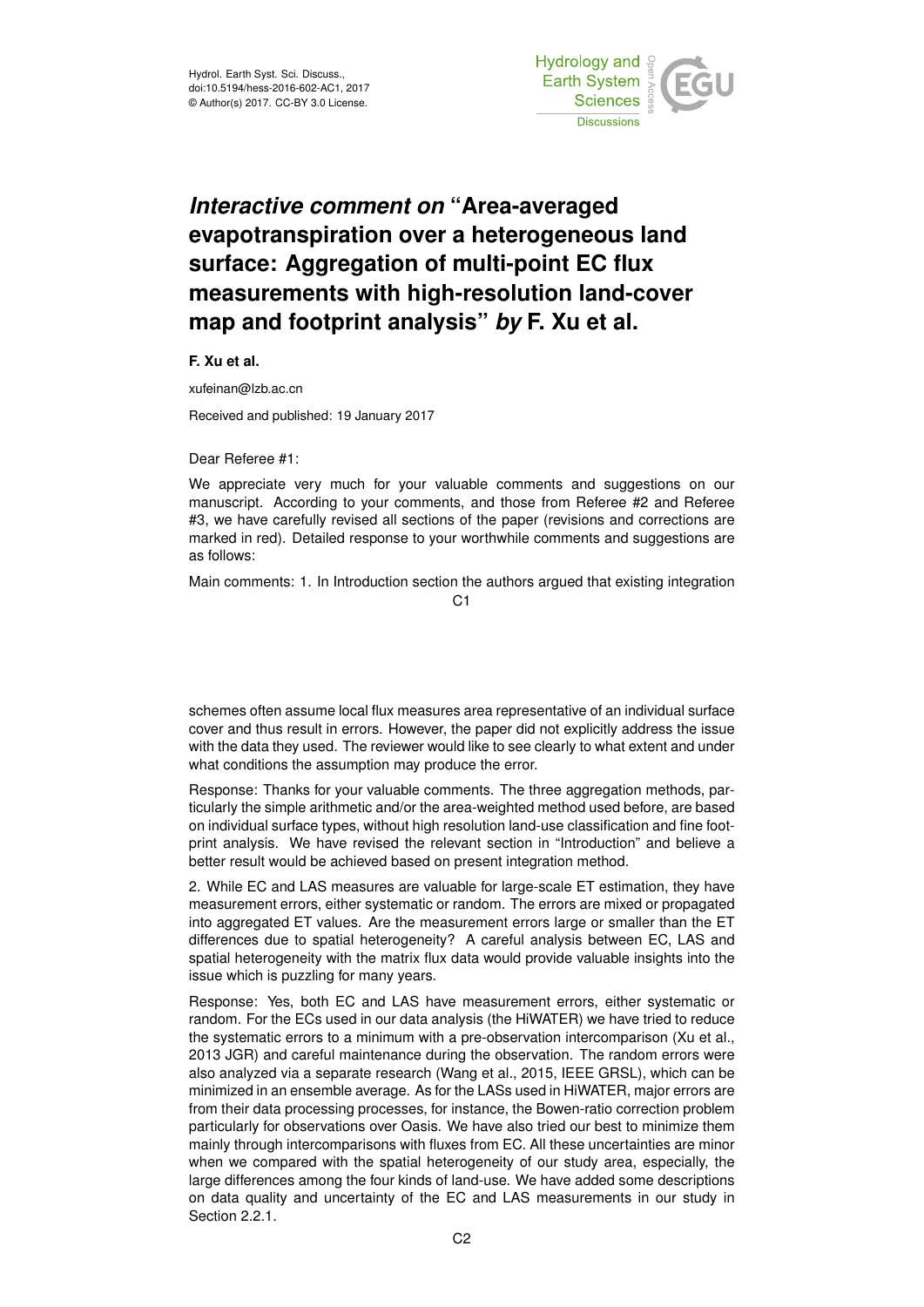3. Section 4.4 seems not closely relevant to the aggregation topics addressed in the paper. Neither the ET estimates can be validated over the study area as a whole. It is better to remove it from the text.

Response: We are sorry for our unclear statements in section 4.4. We have removed irrelevant information including the comparison with P-M ET products. The statements in the entire section have been re-written.

Specific comments:

Abstract: Page 1 line 20-23: it does not provide any new for audience.

Response: Accepted: Line 20-23 are deleted.

1. Introduction Page 2 line 13: earth - > Earth Page 3 line 2-3: remove one of "remote sensing" Page 3 line 8: there is - > there may be

Response: Accepted.

Page 4 line 9: a nice statement on representativeness of flux measures over individual surface covers. However, the present version failed to explicitly address the assumption in Results and Discussion.

Response: Thanks for your comments. We have added some statements in Section 4, Results and Discussion, to address the assumption explicitly.

Page 5 line 1-2: "disaggregation approach has not been fully investigated" does not absolutely mean it deserve investigation. Please state it more clearly.

Response: We have improved the statements in this section more clearly.

2. Study sites and data Page 6 line 14: two days only? Are they representative or enough to get conclusions that are general?

Response: The two clear days we selected for analysis, 29 to 30 June 2012, are typical (due to the weather, surface status, and extended observations such as aircraft remote

 $C3$ 

sensing) and representative for the general conclusions we got. Actually, we have applied the same flux aggregation method for other periods, such as the 6 days from 9 July to 14 July 2012. Figure 1 (attached below, similarly hereinafter) shows the daily ET for four land covers derived. Figure 2 describes the area-averaged daily ET over the study area. All the areal ET and its disaggregation to individual land types are similar to those of the two clear days analyzed.

Page 6 line 16: Please state the last time the irrigation done.

Response: We have added the last irrigation time in the revised manuscript.

Page 7 line 16: It would be better to use local time. Otherwise, explicitly state the time difference to Beijing time.

Response: The time difference between local time and Beijing Standard Time is approximately +1 h 18 min. This has been added explicitly in the revision.

There are many places throughout the paper with mixture use of "remotely sensed", "remote-sensing", "remote-sensing based", "satellite-based", etc.

Response: We have unified the use of "remote sensing" throughout the revised paper.

3. Methodology

Page 9 line 8: add a reference here for footprint model.

Response: A reference has been added: Leclerc, M. Y., and Foken, T.: Footprints in Micrometeorology and Ecology, Springer, Heidelberg, New York, Dordrecht, London, XIX, 239 pp., 2014

Page 9 line 11: remove "The". There are many places with misuse of "the" or "a/an"

Response: Accepted. Other places with misuse of "the" or "a/an" have also been checked.

Page 11 line 10: what the mean of "footprint climatology function"?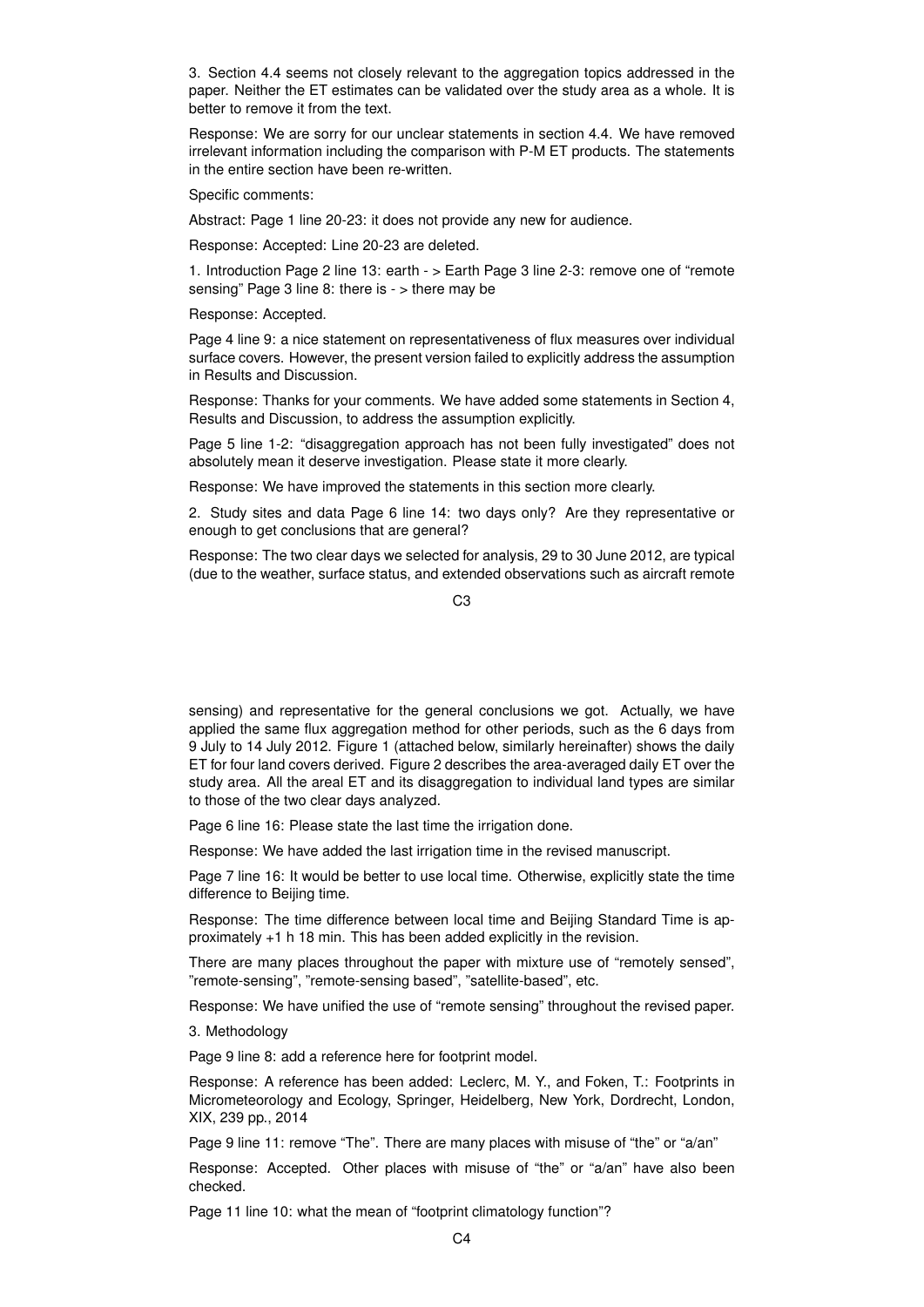Response: We have revised the "footprint climatology function" as "the weighted footprint climatology". Its meaning is clearly shown with Eq. (8).

Page12 line 23: framework -> data processing flow.

Response: Accepted.

4. Results and discussion Page 12 line 17-19: remove the paragraph. It is useless here.

Response: Accepted.

Please use W/m2 instead of mm/day throughout the paper.

Response: We have unified the flux unit from mm/d to W/m2 in Section 4.1. However, in discussing the daily ET in Section 4.4 we still use mm/d as in usual applications.

Page 13 line 13: how about other period? Do the differences change with different periods?

Response: The differences among all maize sites change slightly during the maize grown period. For example, Fig. 3 shows the daily variation of the three major fluxes from 9 July to 14 July 2012. The standard deviations of all maize sites are also shown. All features are about the same as the two days analyzed. We have added some relevant statements in the revised paper.

Page 16 line 16-page 17 line 10: remove the text that describes regional ET over the study area as a whole. It provides no support for the scientific issues addressed.

Response: The major objective of this study is to refine an aggregation method for area averaged fluxes based on our unique, comprehensive dataset of the HiWATER. The results are also useful for the water balance study extended to the whole Heihe River basin. So the results of regional ET over the study area are still kept in Section 4.4. Of course, some irrelevant parts are deleted according to the comments of yours and other two referees.

C5

Thank you very much again for your valuable comments and suggestions on our manuscript. The revised manuscript is attached as supplement.

Sincerely yours, Feinan Xu Email: xufeinan@lzb.ac.cn

PS. After revising our manuscript and finishing the above responses to you, yesterday, we received the comments from Prof. Thomas Foken (as Referee #4). Some important revisions would be needed based on his comments. A new version might be uploaded within two weeks.

Corresponding author: Weizhen Wang, weizhen@lzb.ac.cn; Northwest Institute of Eco-Environment and Resources, Chinese Academy of Sciences, 320 Donggang west road, Lanzhou, Gansu, 730000, China.

Please also note the supplement to this comment: http://www.hydrol-earth-syst-sci-discuss.net/hess-2016-602/hess-2016-602-AC1 supplement.pdf

Interactive comment on Hydrol. Earth Syst. Sci. Discuss., doi:10.5194/hess-2016-602, 2016.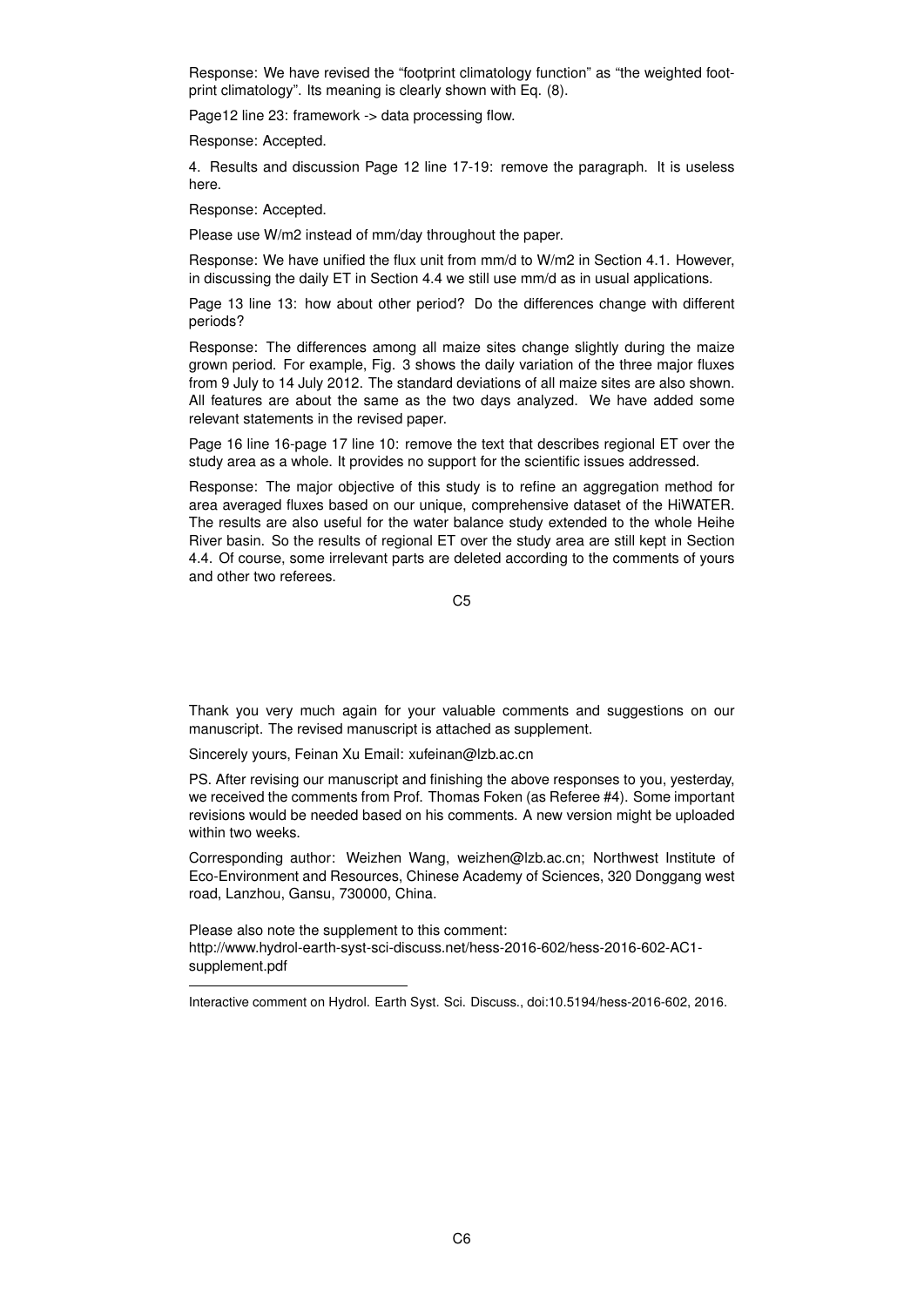

**Fig. 1.** EC dis-aggregated daily ET for each land covers from 9 to 14 July 2012





**Fig. 2.** Area-averaged daily ET over the study area